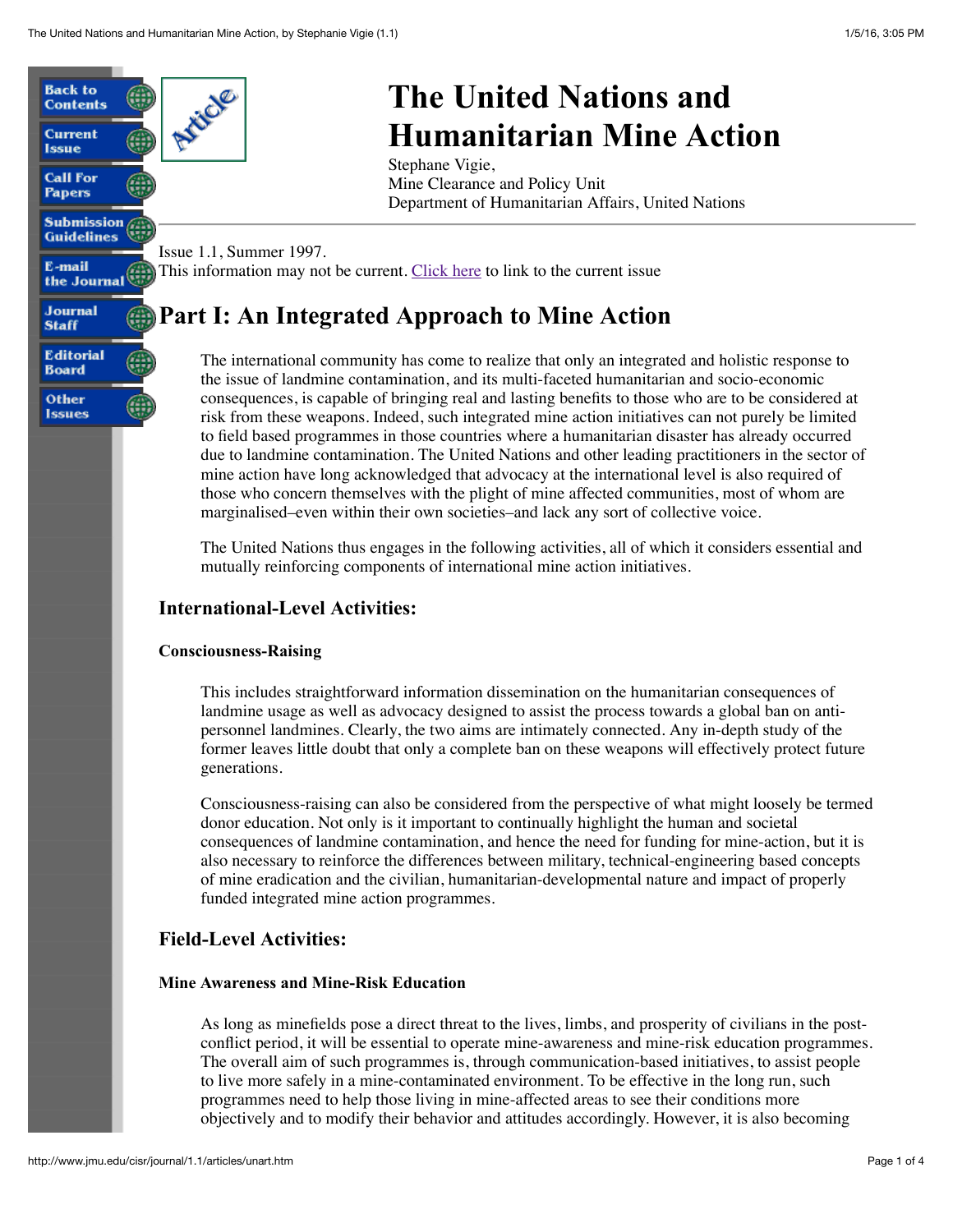increasingly clear that such programmes must be operated in a participative and respectful manner with regards to the mine-affected community. Often the community has unique understandings of the nature, scale, and impact of the mine problem in their area, and these understandings have to be harnessed to assist those implementing mine action programmes to structure their initiatives appropriately. Mine awareness and integral components such as using mine victims to gather data from other mine victims should thus be properly understood as a two-way flow of information and the primary interface for humanitarian mine action programmes with those they are trying to serve.

#### **Mine & Unexploded Ordnance (UXO) Clearance**

Clearance is, of course, the central core technical element of mine action programmes and in many respects its most instantly recognizable, satisfying and tangible output. The process consists of three equally important phases: technical survey and verification; minefield marking; and eradication. Clearly, such activities can become sustainable only if local capacity is built up under international guidance during the early period of mine action programmes.

Training and skills transference are thus essential, not only in these technical-engineering skills but in the management and tasking of this technical capacity. This ensures that the humanitarian and developmental benefits of the clearance are maximized for the local community. Given current technological constraints, most mine clearance conducted today is still a manual process, involving deminers meticulously searching the ground with metal detectors and prodders. Inevitably, it is an extremely slow process. For this reason alone essential areas are the highest priorities, not only in the eyes of the local authorities and business interests but also of the mine affected communities themselves.

Effective training and skills transference is only possible by establishing mechanisms capable of involving the community in the direction of these technical resources. To achieve these ends, mineaction programmes can and are learning a great deal about participative-programme planning from community-development practitioners. This learning process is central to the maturation of international mine action programmes, a process that can only improve their effectiveness and sustainability.

#### **Victim Assistance**

Mine and UXO victims have very specific medical needs, differing significantly even from other war-trauma patients. As such, medical assistance is a highly specialized area, and the International Committee of the Red Cross (ICRC) has to some extent become the world leader in this regard, focusing on surgical and medical interventions. Just as in mine clearance, much effort has to go into training and creating a skilled local capacity to ensure sustainability. But the medical recovery of mine victims is only the starting point of a broader process of rehabilitation and reintegration within the community. Often mobility needs to be restored, commonly through the provision of prostheses. In rural agriculture-based economies, mine injuries often seriously impact the ability of the victim to earn a living, and skills training and related income-generation activities may also be required to make the reintegration process effective and dignified. Again, it has become increasingly clear to the international community that, to be effective, such initiatives need to be carefully integrated. Anecdotes exist about mine victims whose mobility has been restored thanks to the provision of a prosthesis but who, on returning to their (still mined) communities, are forced through economic pressures to return to the very same risk-taking activities that led them to have an accident in the first place. Inevitably, some of these individuals have had further mine accidents.

### **Part II: The Need for Coordination**

It is quite clear the integrated mine action programmes call for an extremely wide range of technical and developmental interventions, quite beyond the competency of any one organization to implement directly. Thankfully, a wide range of international organizations, non-governmental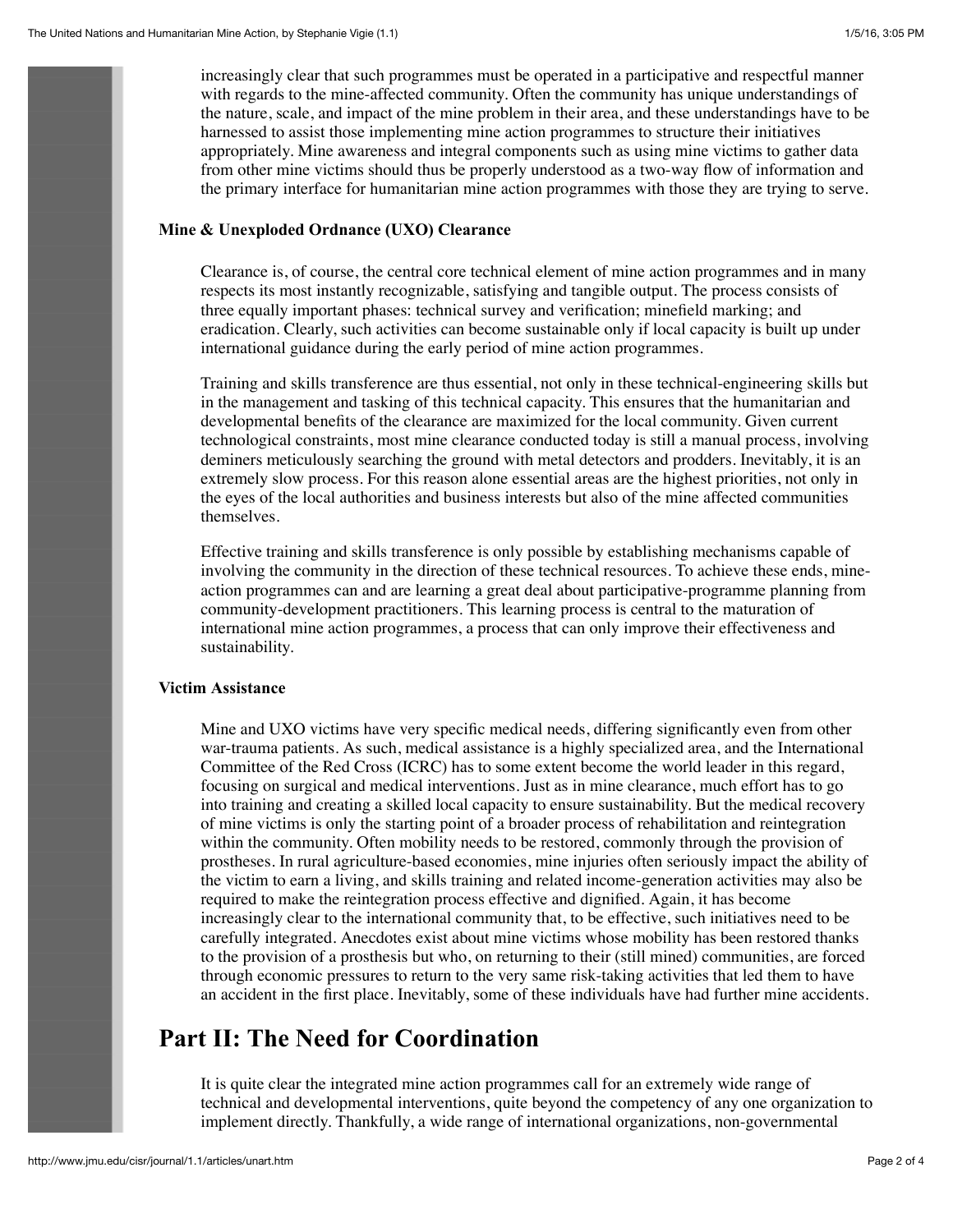organizations, governments (both donors and recipients) as well as the private sector have come together to respond to the multiple challenges presented to the international community by antipersonnel landmine contamination. Key agencies and organisations include the following.

- **UN Entities:** Department of Peace Keeping Operations (DPKO), Department of Political Affairs, United Nations Children's Fund (UNICEF) United Nations Development Programme (UNDP), United Nations High Commissioner for Refugees (UNHCR), the World Food Programme, and the World Bank.
- **Non-Governmental Organizations:** including Mines Advisory Group (MAG), Norwegian Peoples Aid (NPA), HALO Trust, Handicap International (HI), Vietnam Veterans of America Foundation (VVAF), and the International Campaign to Ban Landmines (ICBL).
- **Private companies:** including MECHEM, Mine-Tech, and Ronco.

Mine action needs to be tightly integrated, as their component parts are mutually reinforcing and need to dove-tail smoothly. Clearly, there is a need for strong coordination of humanitarian mineaction programmes at the national level. Establishing and supporting what have become known as Mine Action Centres (MACs) in various mine-affected nations, the Department of Humanitarian Affairs (DHA) has put in place structures capable of taking on this coordination role seriously and professionally. In every country where such MACs have been established, the medium-term aim is to hand these bodies over to the local authorities, who remain ultimately responsible for the coordination of such national mine action programmes. However, on the international stage it is also important that the principle of comparative advantage applies and that essential activities are undertaken only by those organizations with the corporate capacity and experience to meet the challenges. Furthermore, in a world of scarce humanitarian resources, it is clearly in the interests of mine-affected communities that funding is not needlessly wasted as a result of the duplication of functions and responsibilities.

In 1994 the Secretary General designated the DHA as the focal point within the United Nations system for mine-related activities, a move that was formally commended by the General Assembly during its forty-ninth session and reaffirmed at every consecutive session since. Amongst its various particular responsibilities in this regard, DHA's Mine Clearance Policy Unit was tasked to establish a comprehensive landmines database and to be the focal point of international information gathering and dissemination on the issue. The public face of the database is accessible on the Internet at <http://www.un.org/Depts/Landmine/>.

## **Part III: Coordination and Required Cooperation**

Both at the national and international levels, DHA naturally lacks any formal means of enforcing its mandate with regard to the coordination of humanitarian mine action programmes. As such, it is entirely dependent on the good will and cooperation of its numerous established partners within the mine-action community. At the national field programme level, the need for coordination is readily acknowledged by nearly all partners, and DHA's coordination function has therefore been quite easy to implement. Equally, at the international level, there have been many positive instances of practical cooperation, both between DHA and its partners and amongst those partners themselves. One need only think of the recent successful regional initiatives of pro-ban nations and, amongst operational agencies, the work on the development of international standards for mine action, undertaken and promoted under DHA's auspices in 1996.

DHA is also particularly pleased with its excellent working relations with some of the leading agencies in the field, with whom it is actively sharing ideas on policy formation and the whole philosophy of mine action. Such partners, who are committed to strengthening the ability of the Mine Clearance Policy Unit to fulfill its demanding mandate, are much appreciated.

Recently, it has become clear that an increasing number of new organizations and agencies are engaging in mine-related activities, both in field and in other fora. Whilst acknowledging that this is a pleasing and much needed outcome of the on-going process of consciousness raising cited